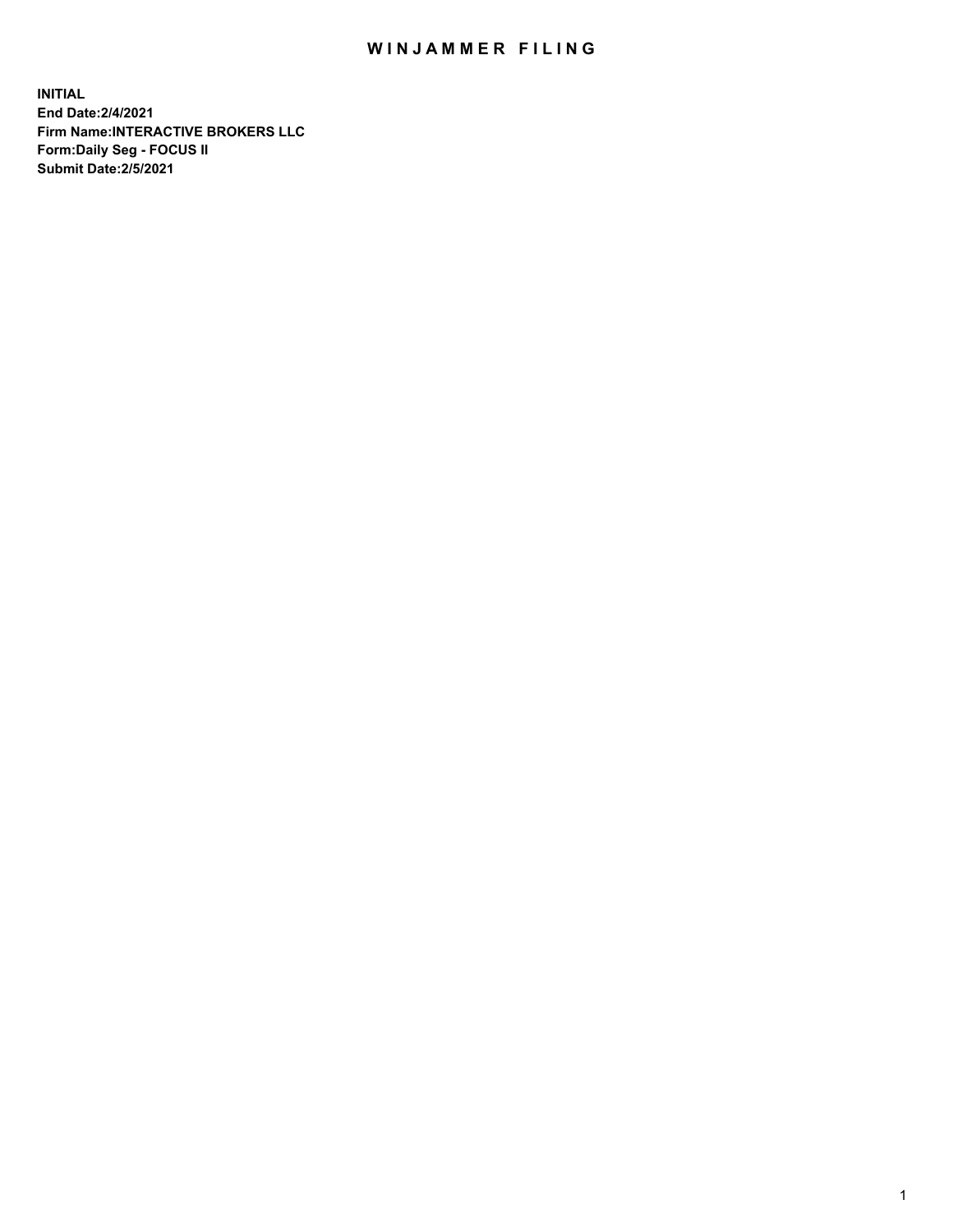**INITIAL End Date:2/4/2021 Firm Name:INTERACTIVE BROKERS LLC Form:Daily Seg - FOCUS II Submit Date:2/5/2021 Daily Segregation - Cover Page**

| Name of Company                                                                                                                                                                                                                                                                                                                | <b>INTERACTIVE BROKERS LLC</b>                                                                  |
|--------------------------------------------------------------------------------------------------------------------------------------------------------------------------------------------------------------------------------------------------------------------------------------------------------------------------------|-------------------------------------------------------------------------------------------------|
| <b>Contact Name</b>                                                                                                                                                                                                                                                                                                            | <b>James Menicucci</b>                                                                          |
| <b>Contact Phone Number</b>                                                                                                                                                                                                                                                                                                    | 203-618-8085                                                                                    |
| <b>Contact Email Address</b>                                                                                                                                                                                                                                                                                                   | jmenicucci@interactivebrokers.c<br>om                                                           |
| FCM's Customer Segregated Funds Residual Interest Target (choose one):<br>a. Minimum dollar amount: ; or<br>b. Minimum percentage of customer segregated funds required:%; or<br>c. Dollar amount range between: and; or<br>d. Percentage range of customer segregated funds required between:% and%.                          | $\overline{\mathbf{0}}$<br>$\overline{\mathbf{0}}$<br>155,000,000 245,000,000<br>0 <sub>0</sub> |
| FCM's Customer Secured Amount Funds Residual Interest Target (choose one):<br>a. Minimum dollar amount: ; or<br>b. Minimum percentage of customer secured funds required:%; or<br>c. Dollar amount range between: and; or<br>d. Percentage range of customer secured funds required between:% and%.                            | $\overline{\mathbf{0}}$<br>$\overline{\mathbf{0}}$<br>80,000,000 120,000,000<br>0 <sub>0</sub>  |
| FCM's Cleared Swaps Customer Collateral Residual Interest Target (choose one):<br>a. Minimum dollar amount: ; or<br>b. Minimum percentage of cleared swaps customer collateral required:% ; or<br>c. Dollar amount range between: and; or<br>d. Percentage range of cleared swaps customer collateral required between:% and%. | $\overline{\mathbf{0}}$<br>$\overline{\mathbf{0}}$<br>0 <sub>0</sub><br>0 <sub>0</sub>          |

Attach supporting documents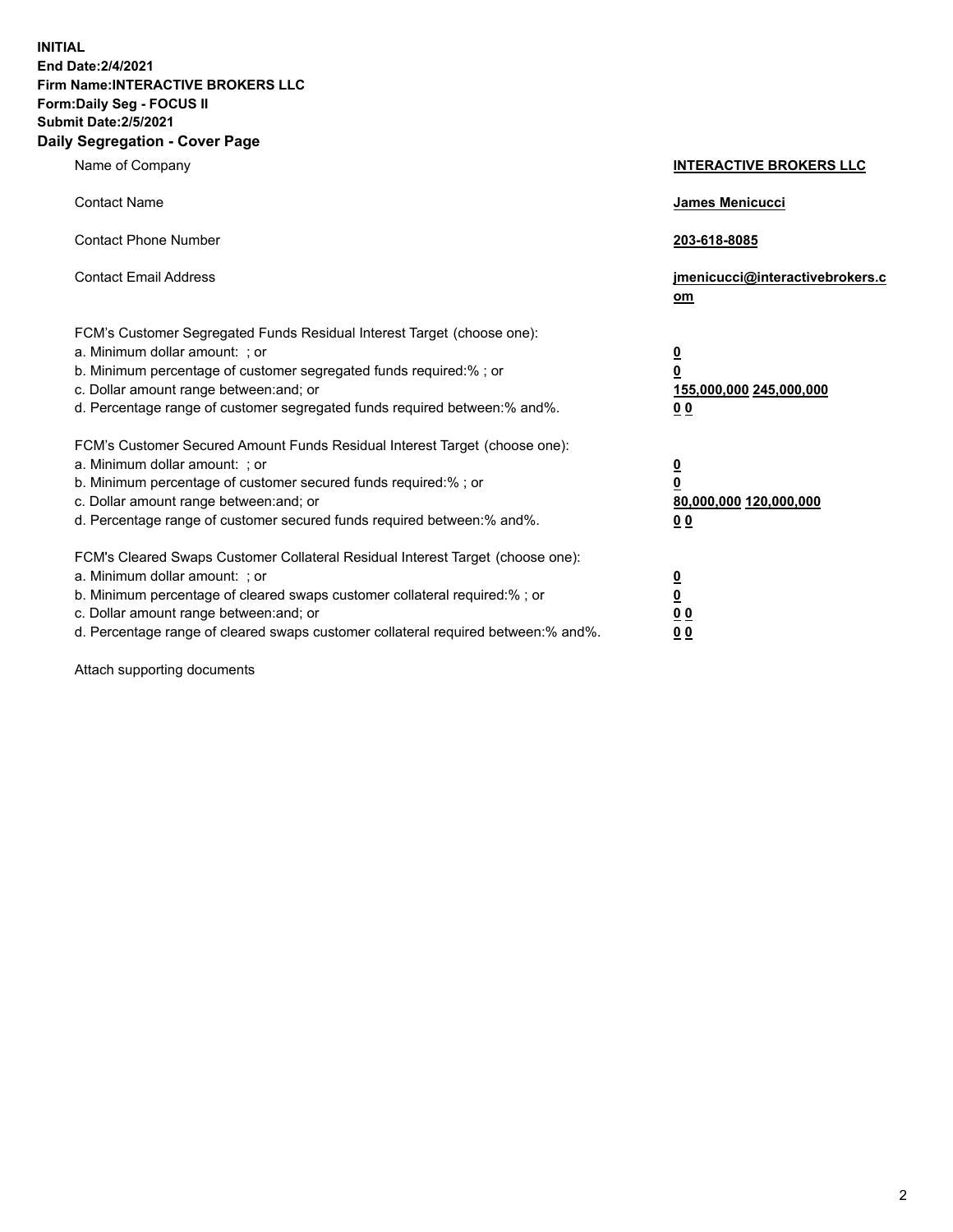## **INITIAL End Date:2/4/2021 Firm Name:INTERACTIVE BROKERS LLC Form:Daily Seg - FOCUS II Submit Date:2/5/2021 Daily Segregation - Secured Amounts**

|     | Pany Ocgregation - Oceanca Anioanic                                                                |                                               |
|-----|----------------------------------------------------------------------------------------------------|-----------------------------------------------|
|     | Foreign Futures and Foreign Options Secured Amounts                                                |                                               |
|     | Amount required to be set aside pursuant to law, rule or regulation of a foreign                   | $0$ [7305]                                    |
|     | government or a rule of a self-regulatory organization authorized thereunder                       |                                               |
| 1.  | Net ledger balance - Foreign Futures and Foreign Option Trading - All Customers                    |                                               |
|     | A. Cash                                                                                            | 483,882,288 [7315]                            |
|     | B. Securities (at market)                                                                          | $0$ [7317]                                    |
| 2.  | Net unrealized profit (loss) in open futures contracts traded on a foreign board of trade          | 4,198,423 [7325]                              |
| 3.  | Exchange traded options                                                                            |                                               |
|     | a. Market value of open option contracts purchased on a foreign board of trade                     | 100,240 <sup>[7335]</sup>                     |
|     | b. Market value of open contracts granted (sold) on a foreign board of trade                       | $-5,926$ [7337]                               |
| 4.  | Net equity (deficit) (add lines 1. 2. and 3.)                                                      | 488,175,025 [7345]                            |
| 5.  | Account liquidating to a deficit and account with a debit balances - gross amount                  | 4,496 [7351]                                  |
|     | Less: amount offset by customer owned securities                                                   | 0 [7352] 4,496 [7354]                         |
| 6.  | Amount required to be set aside as the secured amount - Net Liquidating Equity                     | 488,179,521 [7355]                            |
|     | Method (add lines 4 and 5)                                                                         |                                               |
| 7.  | Greater of amount required to be set aside pursuant to foreign jurisdiction (above) or line        | 488,179,521 [7360]                            |
|     | 6.                                                                                                 |                                               |
|     | FUNDS DEPOSITED IN SEPARATE REGULATION 30.7 ACCOUNTS                                               |                                               |
| 1.  | Cash in banks                                                                                      |                                               |
|     | A. Banks located in the United States                                                              | 95,787,638 [7500]                             |
|     | B. Other banks qualified under Regulation 30.7                                                     | 0 [7520] <b>95,787,638</b> [7530]             |
| 2.  | Securities                                                                                         |                                               |
|     | A. In safekeeping with banks located in the United States                                          | 375,000,000 [7540]                            |
|     | B. In safekeeping with other banks qualified under Regulation 30.7                                 | 0 [7560] 375,000,000 [7570]                   |
| 3.  | Equities with registered futures commission merchants                                              |                                               |
|     | A. Cash                                                                                            | $0$ [7580]                                    |
|     | <b>B.</b> Securities                                                                               | $0$ [7590]                                    |
|     | C. Unrealized gain (loss) on open futures contracts                                                | $0$ [7600]                                    |
|     | D. Value of long option contracts                                                                  | $0$ [7610]                                    |
|     | E. Value of short option contracts                                                                 | 0 [7615] 0 [7620]                             |
| 4.  | Amounts held by clearing organizations of foreign boards of trade                                  |                                               |
|     | A. Cash                                                                                            | $Q$ [7640]                                    |
|     | <b>B.</b> Securities                                                                               | $0$ [7650]                                    |
|     | C. Amount due to (from) clearing organization - daily variation                                    | $0$ [7660]                                    |
|     | D. Value of long option contracts                                                                  | $0$ [7670]                                    |
|     | E. Value of short option contracts                                                                 | 0 [7675] 0 [7680]                             |
| 5.  | Amounts held by members of foreign boards of trade                                                 |                                               |
|     | A. Cash                                                                                            | 159,166,920 [7700]                            |
|     | <b>B.</b> Securities                                                                               | $0$ [7710]                                    |
|     | C. Unrealized gain (loss) on open futures contracts                                                | -4,009,702 <sup>[7720]</sup>                  |
|     | D. Value of long option contracts                                                                  | 100,240 [7730]                                |
|     | E. Value of short option contracts                                                                 | <mark>-5,926</mark> [7735] 155,251,532 [7740] |
| 6.  | Amounts with other depositories designated by a foreign board of trade                             | 0 [7760]                                      |
| 7.  | Segregated funds on hand                                                                           | $0$ [7765]                                    |
| 8.  | Total funds in separate section 30.7 accounts                                                      | 626,039,170 [7770]                            |
| 9.  | Excess (deficiency) Set Aside for Secured Amount (subtract line 7 Secured Statement                | 137,859,649 [7380]                            |
| 10. | Page 1 from Line 8)<br>Management Target Amount for Excess funds in separate section 30.7 accounts |                                               |
| 11. | Excess (deficiency) funds in separate 30.7 accounts over (under) Management Target                 | 80,000,000 [7780]                             |
|     |                                                                                                    | 57,859,649 [7785]                             |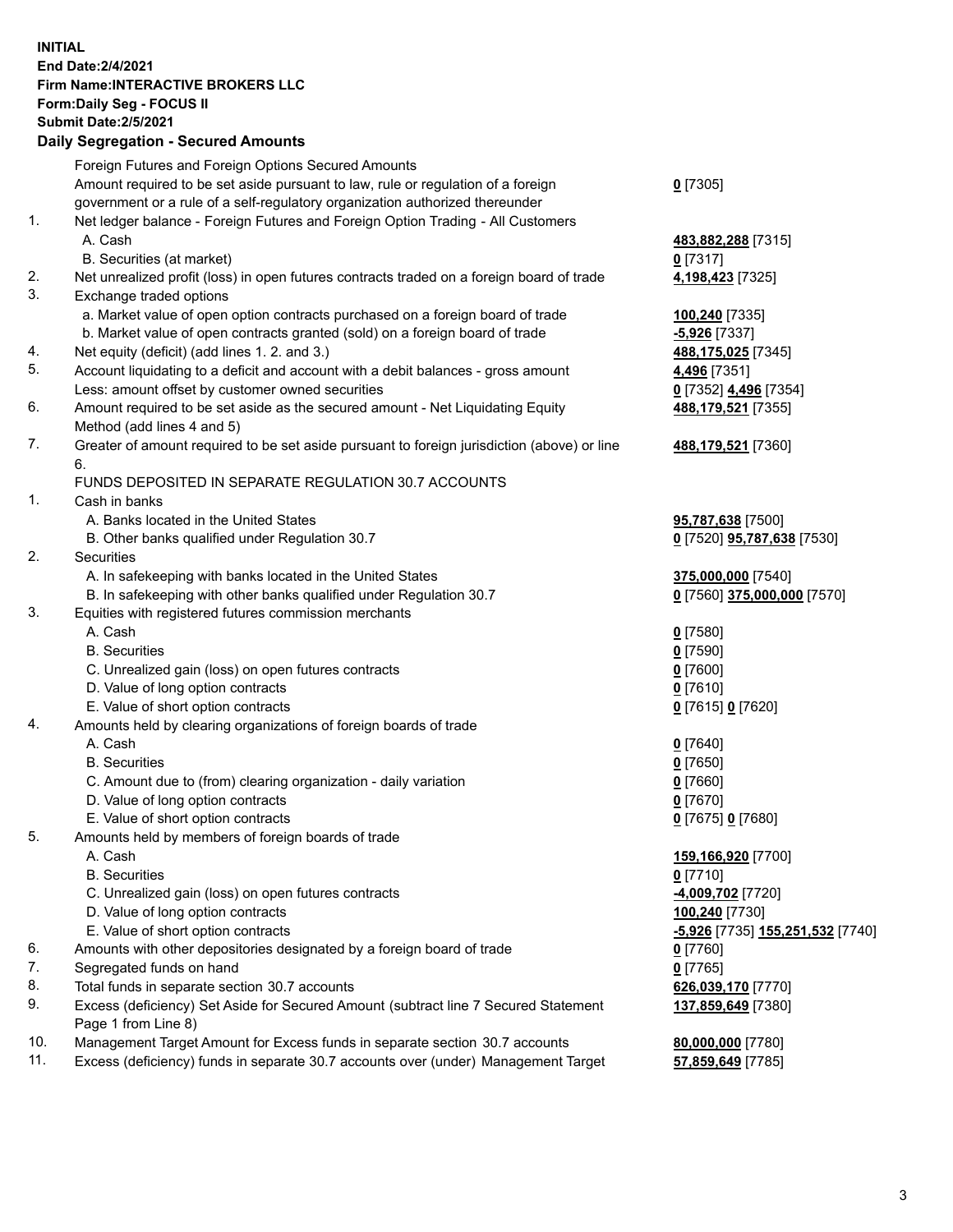**INITIAL End Date:2/4/2021 Firm Name:INTERACTIVE BROKERS LLC Form:Daily Seg - FOCUS II Submit Date:2/5/2021 Daily Segregation - Segregation Statement** SEGREGATION REQUIREMENTS(Section 4d(2) of the CEAct) 1. Net ledger balance A. Cash **5,640,607,835** [7010] B. Securities (at market) **0** [7020] 2. Net unrealized profit (loss) in open futures contracts traded on a contract market **196,415,182** [7030] 3. Exchange traded options A. Add market value of open option contracts purchased on a contract market **289,093,691** [7032] B. Deduct market value of open option contracts granted (sold) on a contract market **-279,025,993** [7033] 4. Net equity (deficit) (add lines 1, 2 and 3) **5,847,090,715** [7040] 5. Accounts liquidating to a deficit and accounts with debit balances - gross amount **3,079,276** [7045] Less: amount offset by customer securities **0** [7047] **3,079,276** [7050] 6. Amount required to be segregated (add lines 4 and 5) **5,850,169,991** [7060] FUNDS IN SEGREGATED ACCOUNTS 7. Deposited in segregated funds bank accounts A. Cash **1,750,598,635** [7070] B. Securities representing investments of customers' funds (at market) **2,057,477,180** [7080] C. Securities held for particular customers or option customers in lieu of cash (at market) **0** [7090] 8. Margins on deposit with derivatives clearing organizations of contract markets A. Cash **504,234,371** [7100] B. Securities representing investments of customers' funds (at market) **1,706,218,424** [7110] C. Securities held for particular customers or option customers in lieu of cash (at market) **0** [7120] 9. Net settlement from (to) derivatives clearing organizations of contract markets **23,167,957** [7130] 10. Exchange traded options A. Value of open long option contracts **288,747,222** [7132] B. Value of open short option contracts **-278,878,248** [7133] 11. Net equities with other FCMs A. Net liquidating equity **0** [7140] B. Securities representing investments of customers' funds (at market) **0** [7160] C. Securities held for particular customers or option customers in lieu of cash (at market) **0** [7170] 12. Segregated funds on hand **0** [7150] 13. Total amount in segregation (add lines 7 through 12) **6,051,565,541** [7180] 14. Excess (deficiency) funds in segregation (subtract line 6 from line 13) **201,395,550** [7190] 15. Management Target Amount for Excess funds in segregation **155,000,000** [7194] 16. Excess (deficiency) funds in segregation over (under) Management Target Amount **46,395,550** [7198]

Excess